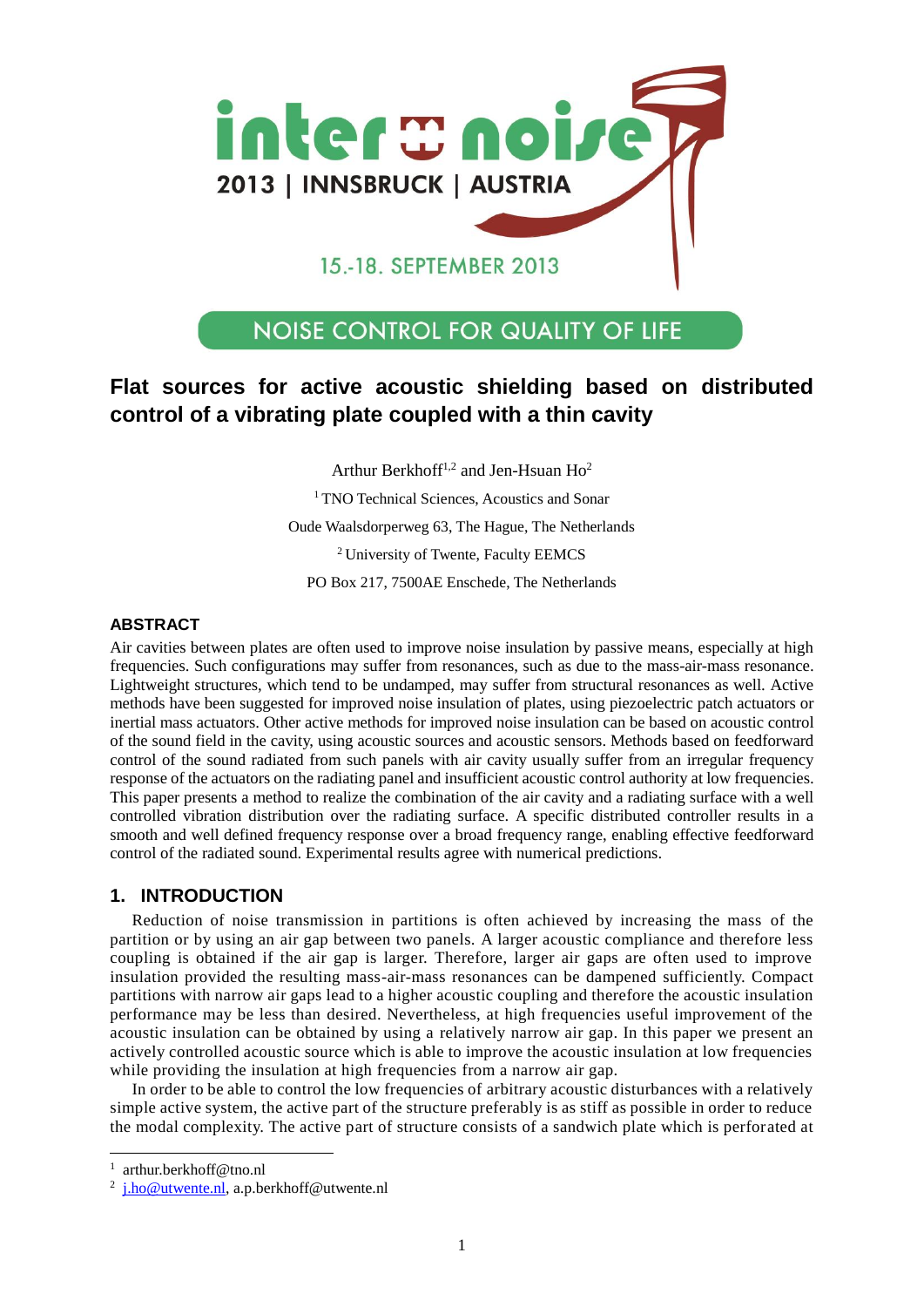one side in order to allow air to flow in and out of the sandwich core, and to increase the effective air layer thickness contained in the partition. This leads to two advantages: firstly, the acoustic coupling in the partition is reduced and secondly, the efficiency when used as an acoustic source becomes higher [9]. Conventional techniques to realize an acoustic source attempt to move the membrane or the panel as a single, rigid body thereby providing a pistonic movement. However, in reality, the structure not only vibrates with pistonic motion. Also the resonances due to the bending waves should be taken into account, especially at higher frequencies. These unwanted resonances of the structure lead to a coloured, uneven frequency response of the source. Furthermore, these unwanted resonances can make an active control system less effective because of the increased sensitivity to environmental changes. In order to have an even frequency response, many researchers were trying to eliminate these unwanted resonances by designing the materials, the structure, and the suspension of the membrane. Distributed Mode Loudspeakers (DMLs) appeared in 90's. Instead of trying to eliminate these unwanted resonant modes, DML uses the panels in the high-modal density regime [1-3]. DML applies filters to compensate and to equalise the uneven frequency response. This technique offers the advantage of compact dimensions. However, the resonances in the panel are complex and difficult to control, which often leads to complicated computations and insufficient low frequency response. Extended development of DML was to excite the DML panel by several exciters, which is known as Multiactuator Panels (MAPs) [4, 5]. Moreover, an array of loudspeakers is also used to improve the low frequency response [6]. At low frequencies, these small loudspeakers are driven all together, moving like a large loudspeaker. This technique extends the low frequency response by utilising multiple small loudspeakers. However, to obtain sufficient acoustic power at low frequencies, this technique needs more loudspeakers, since the radiating sound power efficiency of a small loudspeaker is too low at very low frequencies.

In this paper, a novel panel structure for the sound radiating panel is described, which has low density, high bending stiffness and low acoustic stiffness [8] and which offers the advantages of efficient space utilization and low modal density. Low modal density reduces the complexity of the panel vibration. A simple and stable control method was developed to improve the frequency response of the flat loudspeaker. The control method consists of two parts. The first part is to flatten the frequency response and the second part is to increase the response at low frequencies. Inappropriate control positions can easily lead to an unstable control system. Using a specific approach, it is shown in this paper that a stable control system and economic utilisation of sensors can be obtained, by carefully designing the positions of the sensor-actuator pairs and by using specific combinations of sensor-actuator pairs for the different control loops.

## **2. EXPERIMENT SET-UP AND NUMERICAL MODEL**

#### **2.1 Experiment set-up**

A novel panel structure with low density and high stiffness was used as the sound radiating panel. The panel was attached to the cabinet with rubber suspension on the edges of the panel. Voice coil actuators were attached to the panel to excite the panel. The dimensions of the panel were 605\*415\*22 mm<sup>3</sup>. The mode shapes and the resonant frequencies of the panel were measured while a shaker applied force on various positions of the panel [\(Figure 1\)](#page-1-0). The microphone was put 5 cm above the panel to measure the near-field radiating sound pressure from the panel.

<span id="page-1-0"></span>

**Figure 1 - Mode shapes and resonant frequencies measurement of the panel attached to the cabinet**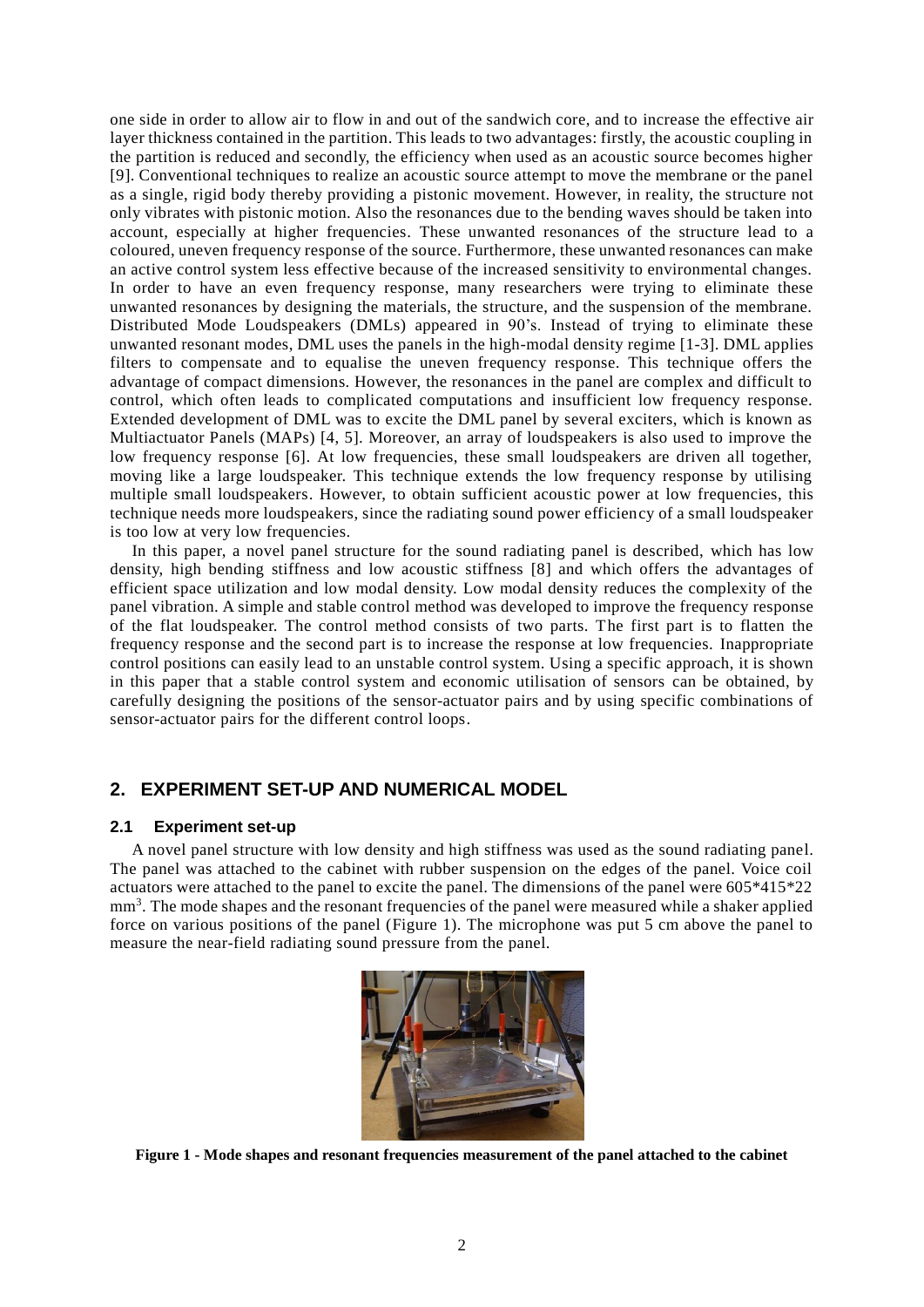#### **2.2 Numerical Model**

#### *Lumped element model*

A lumped element model of the perforated plate coupled with the cavity and moving coil actuators was built. The lumped element model assumes that the plate moves as a rigid body. The different acoustic impedances representing the acoustic load at the back side of the perforated plate is shown in [Figure 2.](#page-2-0) The sound pressure level with feedback control and combined feedback and feedforward control is shown in [Figure 3.](#page-2-1) The feedback control is based on current drive for the moving coil actuators and collocated velocity sensing. In [Figure 3](#page-2-1) it can be seen that in this example a smooth response is possible over a frequency range of 40 Hz to at least 1 kHz. Practical panels can not be modeled with lumped elements because they will suffer from resonances due to the finite bending stiffness of the panel. Experiments were carried out to evaluate different control strategies for the control of the higher order resonances of the system. Experiments with decentralized control of the multiple actuator-sensor combinations in order to be able to control higher order resonant mode was not successful because of the vulnerability for low frequency instability. Therefore, a finite element model was made, which enabled the design of the controller based on a model of the system.



<span id="page-2-0"></span>**Figure 2 – Lumped acoustic impedance load as seen by the back of the radiating structure.**



<span id="page-2-1"></span>**Figure 3 – Sound pressure level at 1m distance, 1W nominal input power, half-space radiation** 

#### *Finite Element model*

We used the finite element method (FEM) with the COMSOL Multiphysics 4.2 (COMSOL, Inc., Burlington, MA 01803, USA) to model our system. To accurately model the characteristics of the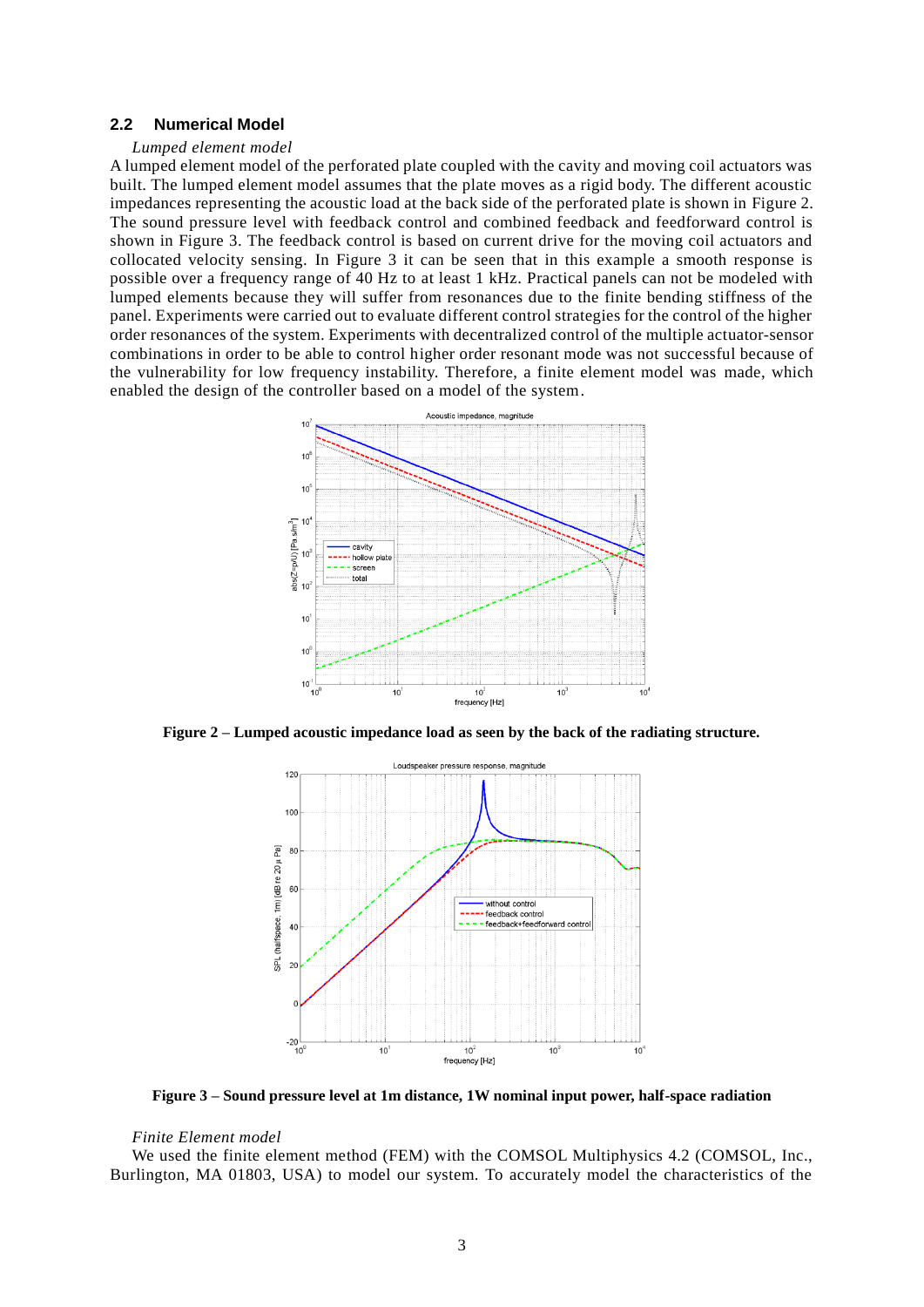system, the acoustic and structural properties must be considered simultaneously. There were two domains in our model: the fluid domain and the solid domain. The physical quantities on the fluid-solid interacting boundaries of these two domains were coupled. On the fluid-solid interacting boundaries: The fluid pressure in the fluid domain produced the normal force to the structure in the solid domain. In the meanwhile, the normal acceleration to the acoustic pressure in the fluid domain can be derived from the acceleration of the structure in the solid domain. To validate our numerical model, we compared the resonant frequencies between the simulation and experiment for the panel without the cavity. Table 1 shows that our numerical model can estimate the resonances of the system with reasonable error.

| Mode | Experiment [Hz] | Simulation [Hz] | Error |
|------|-----------------|-----------------|-------|
| 1    | 221             | 218             | 1.3%  |
| 2    | 256             | 243             | 5.0%  |
| 3    | 506             | 510             | 7.9%  |
| 4    | 571             | 541             | 5.2%  |
| 5    | 611             | 643             | 5.2%  |

Table 1 - Resonant frequencies of the panel

### **3. CONTROL PERFORMANCE**

### **3.1 Control and Excitation Positions**

We applied voice coil actuators on the panel to excite and control the panel. However, the position of the actuators affects the vibration response of the flat loudspeaker system. [Figure 4](#page-3-0) shows that the kinetic energy response of the panel varies when the excitation position changes. The energy of the near field sound pressure wave is related to the kinetic energy of the radiating panel at lower modes [7]. Therefore, the kinetic energy of the radiating panel can represent the near field sound.

Moreover, the configuration of the sensors and actuators also affects the control stability and performance. Therefore, we have analysed the response and the mode shapes of the flat loudspeaker to obtain the optimal control configuration. [Figure 5](#page-4-0) shows the near-field sound pressure level response of the control results of two sensor-actuator configurations. With control, the first resonant peak was reduced remarkably by both of these two configurations. However, the resonant peak at 420 Hz was hardly reduced by applying sensor-actuator configuration 2. This peak was even increased by applying sensor-actuator configuration 1. In order to control this resonant peak, a further sensor-actuator configuration design is necessary. Therefore, we selected different detection and excitation positions based on a mode shape analysis.



<span id="page-3-0"></span>**Figure 4 - Simulation of the kinetic energy response of the panel with various excitation positions**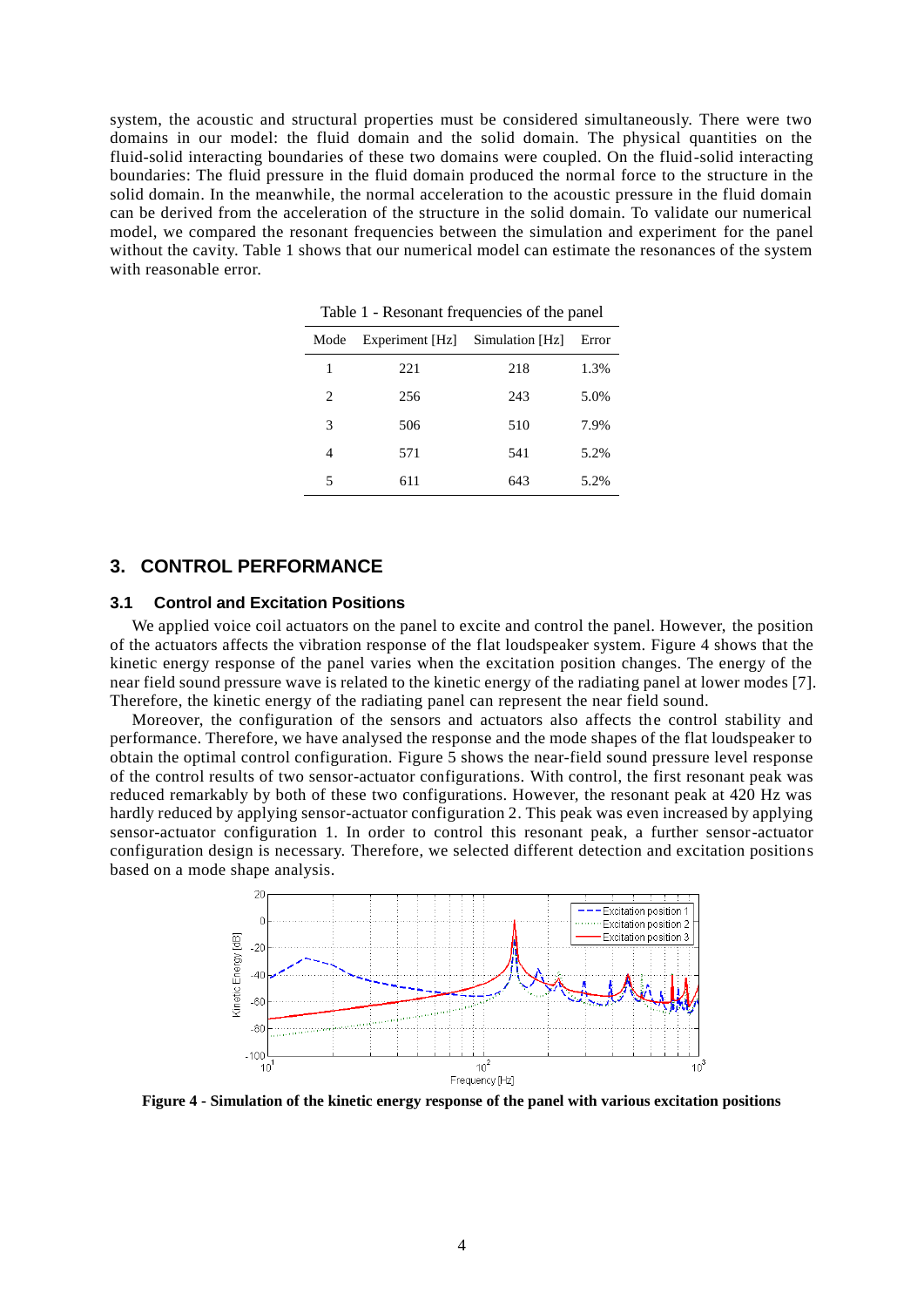

<span id="page-4-0"></span>**Figure 5 - Sound pressure level (SPL) response of the flat loudspeaker with various sensor-actuator configurations**

### **3.2 Combined Control Performance**

With further mode shape analysis, the optimised control configuration 3 was obtained. This configuration did not only reduce all the resonant peaks below 1 kHz, it also enabled a reduction of the number of sensors. [Figure 6](#page-4-1) shows that the control method equalizes the frequency response of the flat panel. With the combination of method 1 and 2, the attenuated response of the loudspeaker at low frequencies can be compensated.



<span id="page-4-1"></span>Figure 6 - SPL response of the flat loudspeaker with control sensor-actuator configuration 3

#### **4. CONCLUSIONS**

A flat loudspeaker comprising a novel panel structure with a stable and simple control method has been studied in this paper. This novel panel structure offers low density, high stiffness, and efficient space utilization. Our work shows the frequency response of the flat panel can effectively be flattened. The insufficient response of the flat panel loudspeaker at low frequencies can be increased. Furthermore, appropriately designed positions of sensors and actuators can stabilize the control system and minimize the amount of sensors. The flat loudspeaker in this paper obtains a very even frequency response from 30 Hz to 1kHz and offers compact dimensions, a simple algorithm, stable control, and a small number of sensors.

#### **ACKNOWLEDGMENTS**

This work was supported by STW (De Stichting voor de Technische Wetenschappen, The Foundation for Technical Sciences), project No.10602 IMPEDANCE (Integrated Modules for Power Efficient Distributed Active Noise Cancelling Electronics). The contributions of Juan-Carlos Villamil Oostra, Henny Kuipers, Geert Jan Laanstra of the Signals and Systems Group, Faculty of EEMCS, University of Twente are gratefully acknowledged.

## **REFERENCES**

[1] N. Harris and M.O. Hawksford. "The Distributed-Mode Loudspeaker (DML) as a Broad-Band Acoustic